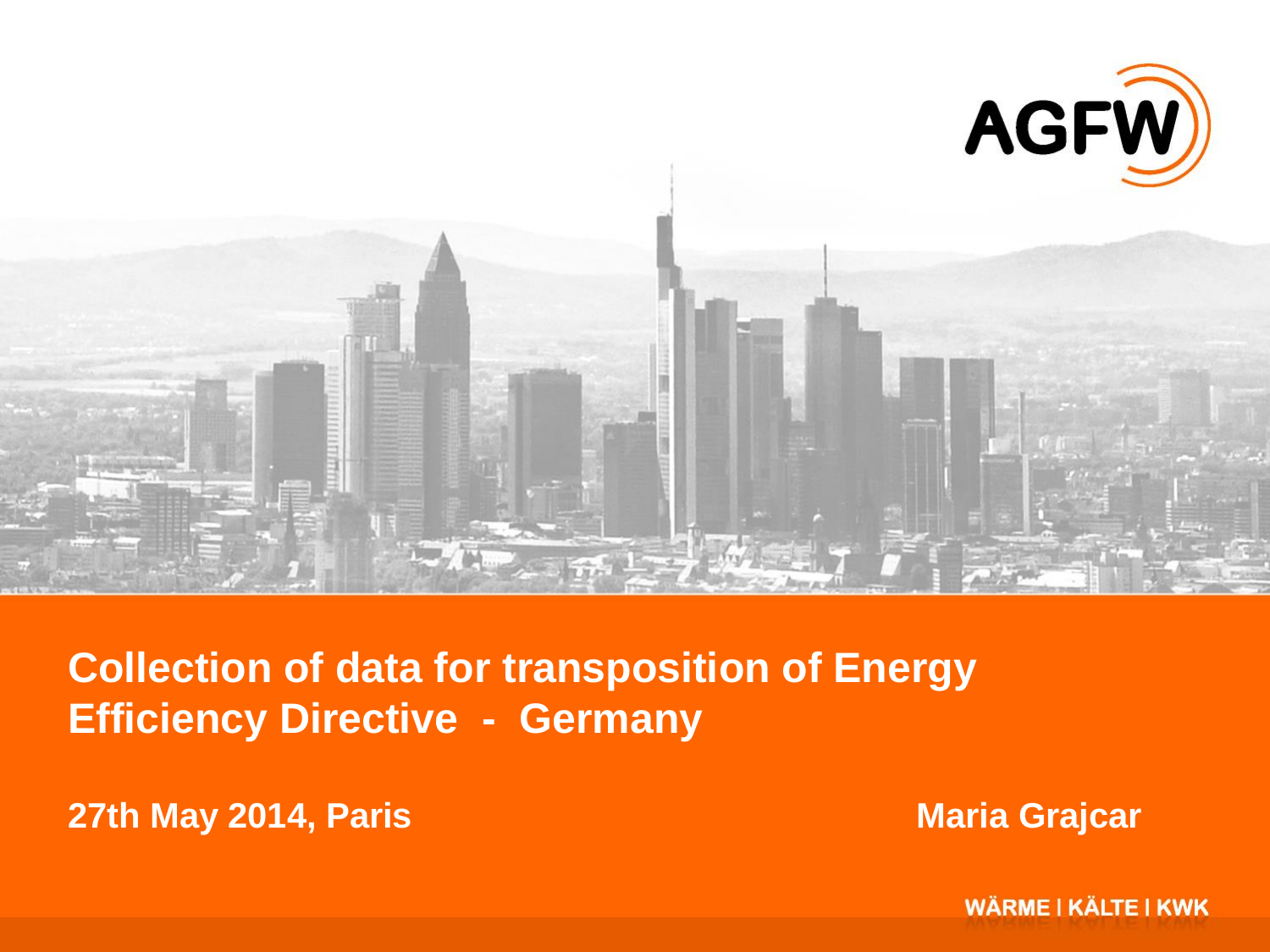## **Comparison for the absolute level of primary energy consumption in 2020 in Mtoe**



- » **1 single Germany = 8 x Austria OR 6 x Belgium OR 15 x Denmark OR 98 x Cyprus OR 1.7 x Italy OR 2.8 x Poland OR 1.5 x UK OR 2.2 Spain BUT** 
	- **1 x France**



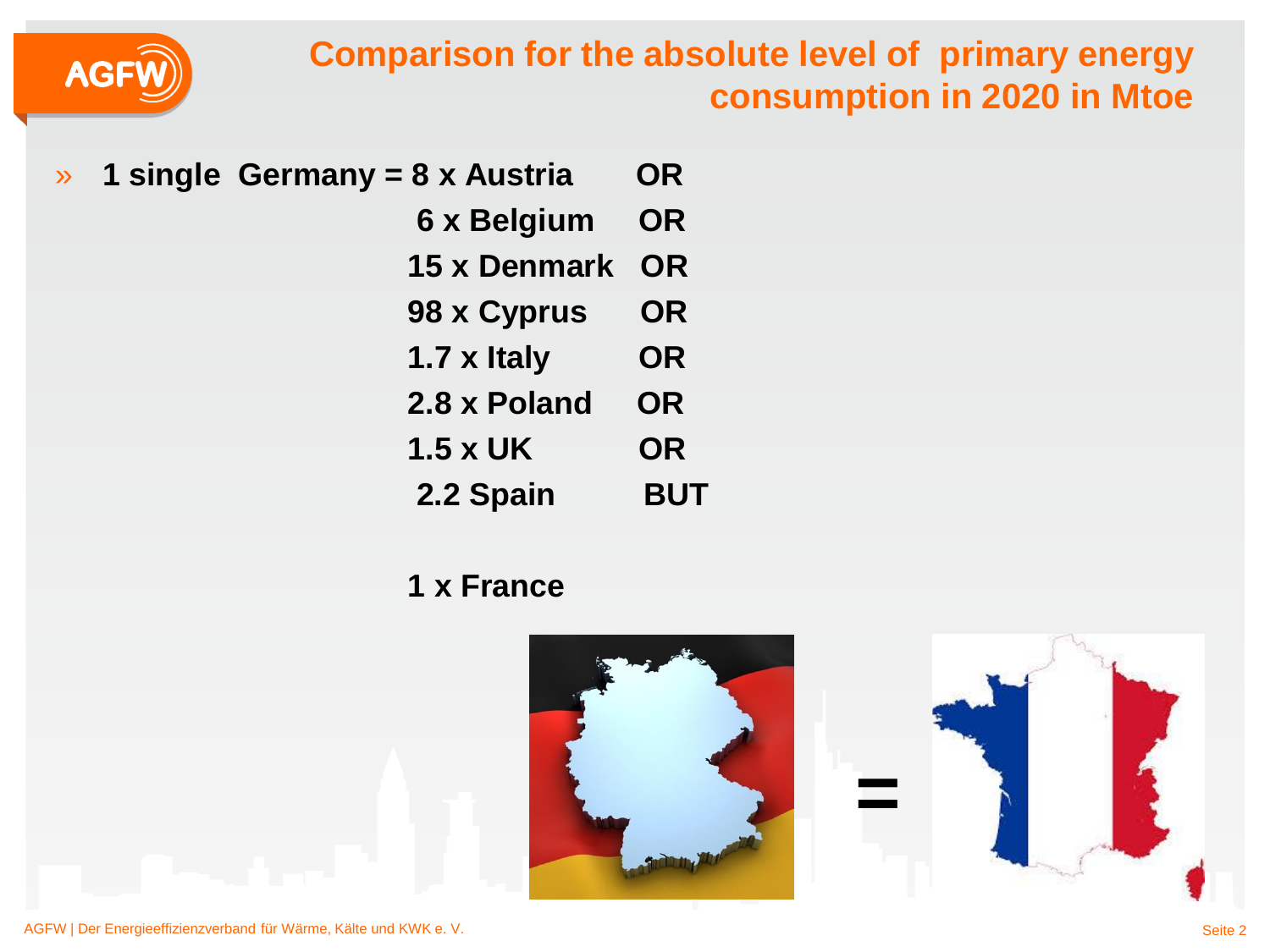

## **EnStatG- The Energy Statistics Act**

- » **January, 2003 –entry into force**
- » **Statistical data are collected at the state level**
- » **Federal level: Statistisches Bundesamt [\(www.destatis.de\)](http://www.destatis.de/), assigned to the Federal Ministry of the Interior**
- » **A. Public utilities (data monthly recorded), published (t+3)**
- » **B. Industry (yearly recorded), published one year later**
- » **Survey in areas:**

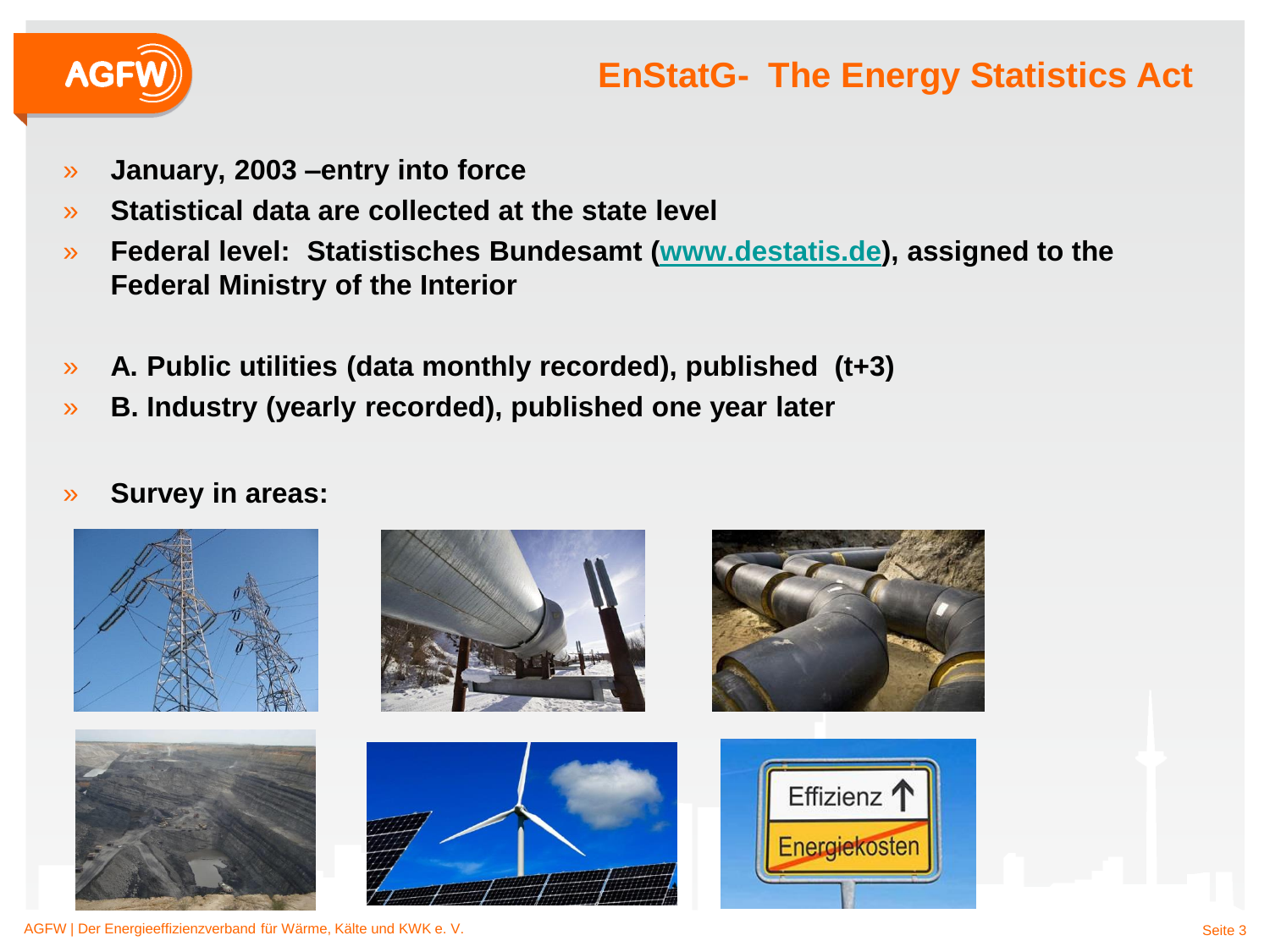

# **Organizations involved in the energy statistics**

- » **The Bundeskartelamt, an independent competition authority**
- » **Assigned to the Federal Ministry of Industry and Energy**
- » **Statistics on Energy prices**



- » **Federal Office of Economics and Export Control (BAFA)**
- » **Statistics:**
- » **Bituminous coal imports**
- » **Natural gas data**
- » **Official oil data for the Federal Republic of Germany**
- » **Authority for licensing options under the Combined Heat and Power Act ( KWKG)**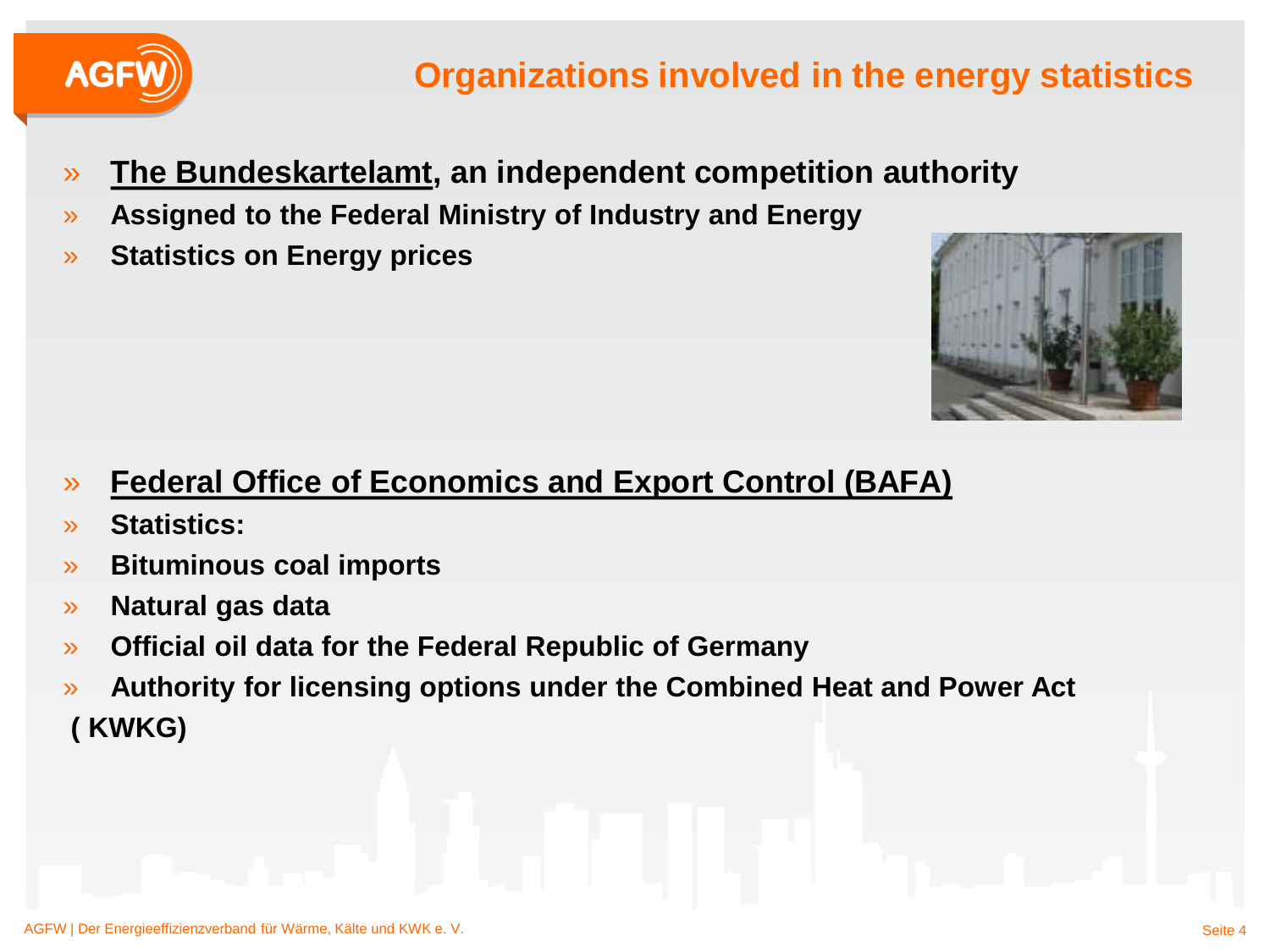

- » **Energy Environment Forecast Analysis (EEFA), Münster [www.eefa.de](http://www.eefa.de/) Data prepared in line with the Eurostat provisions Minimal capacity for being included in the statistics: 2 MW**
- » **Öko Institut, Berlin, [http://www.oeko.de](http://www.oeko.de/) registered data below 2 MW according to the Act on Renewable Energy (EEG) and the Act on CHP (KWKG) Bottom-up principle**

» **Working Group on Energy Balances (AGEB) Primary energy consumption 2.5 % higher than in 2012 Neglecting weather influence: 1.1 % Carbon dioxide emissions rose similarly**



AGEB

AG Energiebilanzen e.V.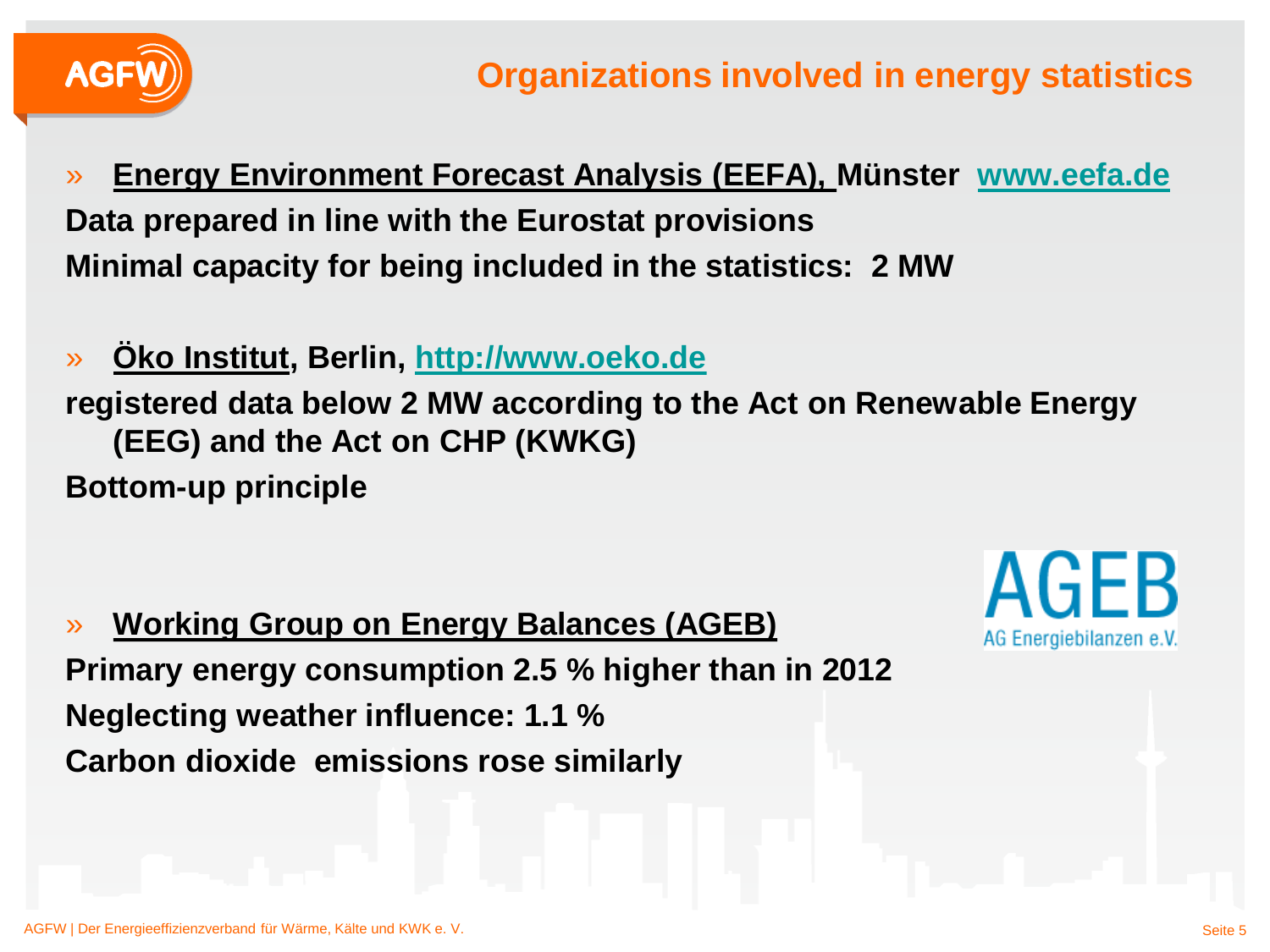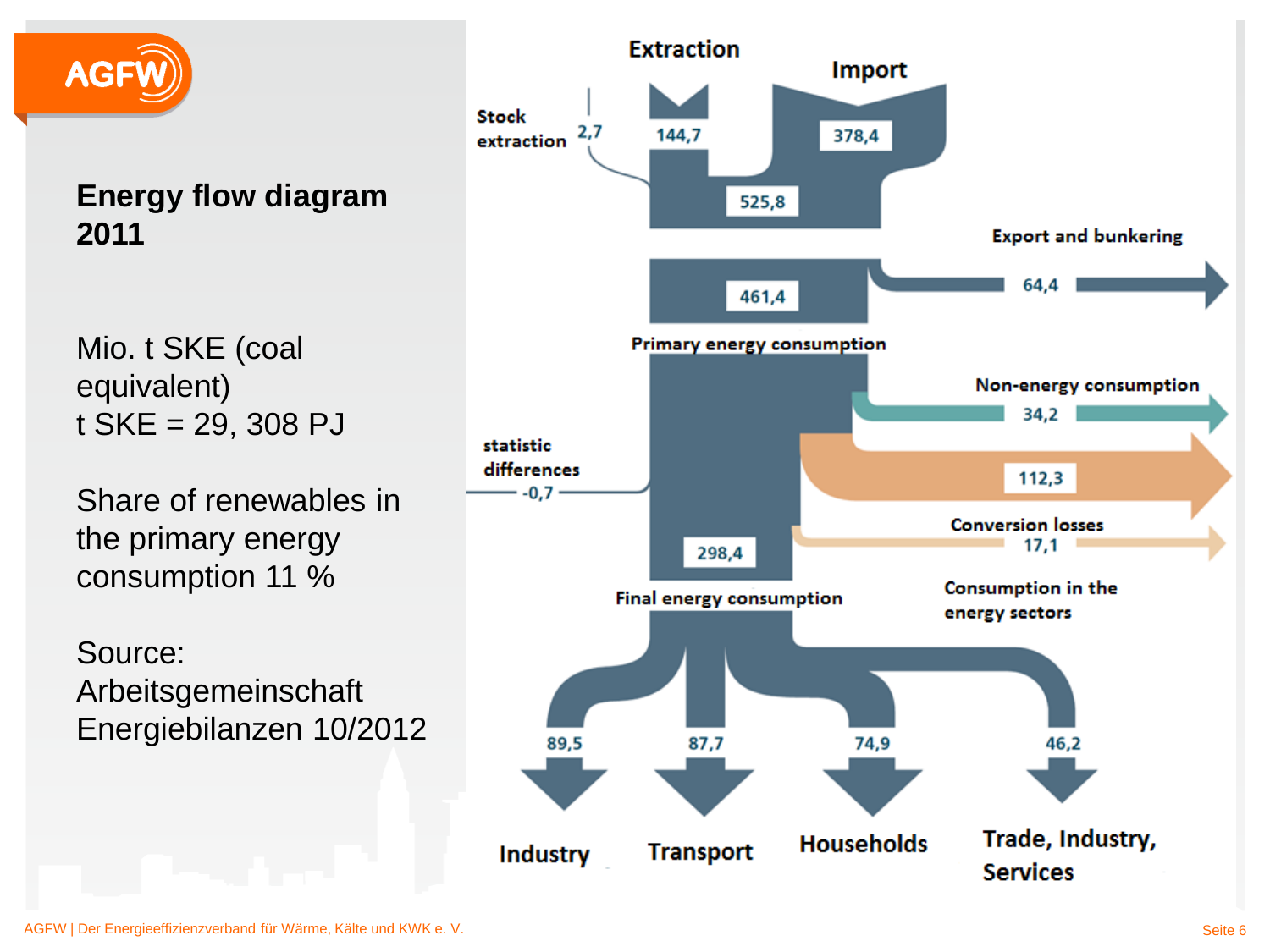

- » **Obligated parties: energy distributors and/or energy sales companies**
- » **MS may allow energy savings from efficient district heating and cooling infrastructure to be counted towards the amount of energy savings**

- » **The Ministry made public Prognos-Study for the goal of the end energy sparing as art. 7 of the EED stipulates (February 2013)**
- » **the transport sector can be partially or wholly disregarded in the energy consumption**
- » **fuels used for heat production for individual households are included in the end energy consumption**
- » **fuels for heat production for the "third party" are recorded in the conversion balance sheet**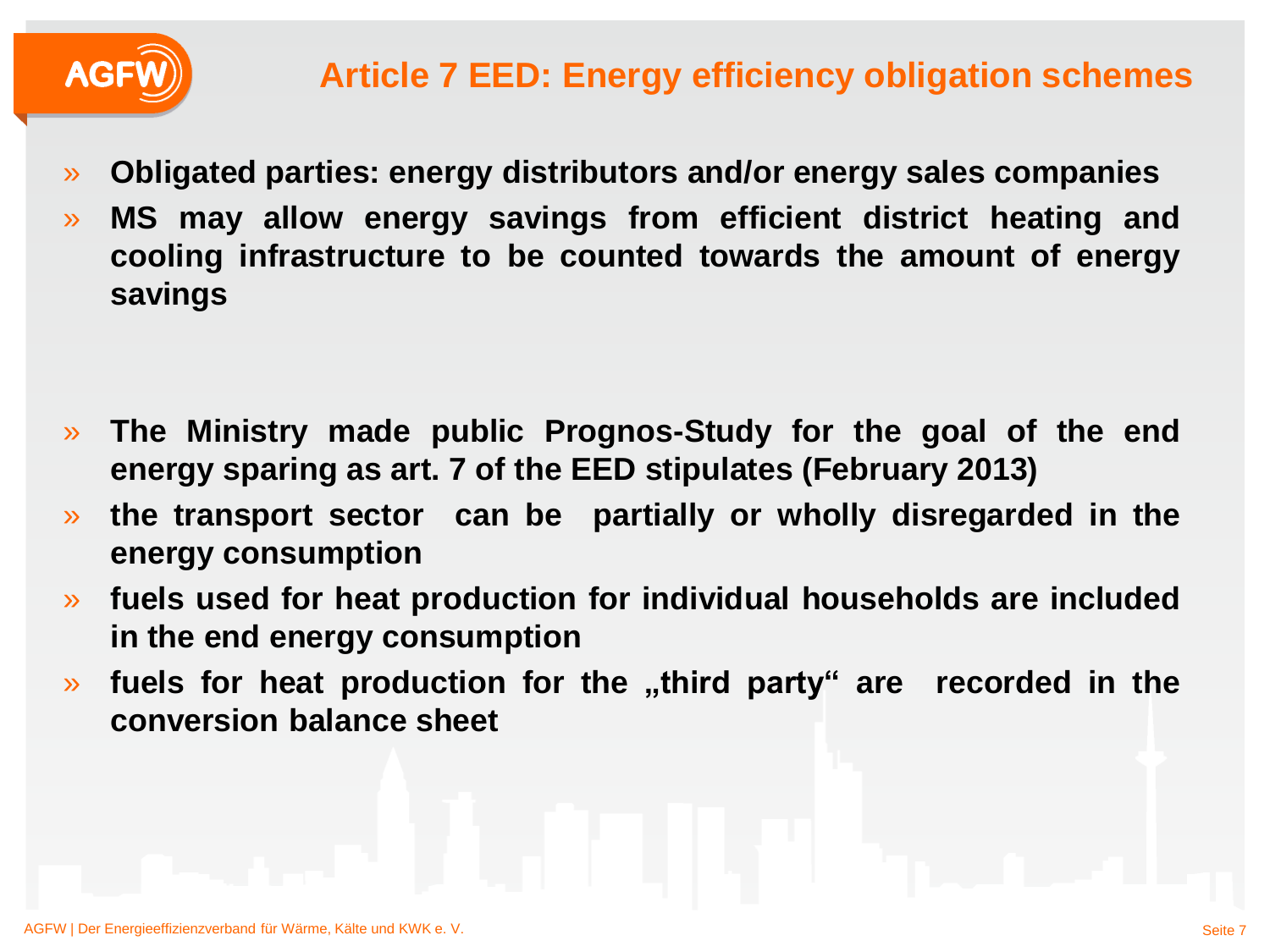

**For the calculation of the influence of policy measures**

»**How much energy saves givign advice on energy savings?** »**How much energy saves 1 EUR of investment into the energy savings?**

»**How would you calculate the effect of: innovation market transformation and multiplication effect?**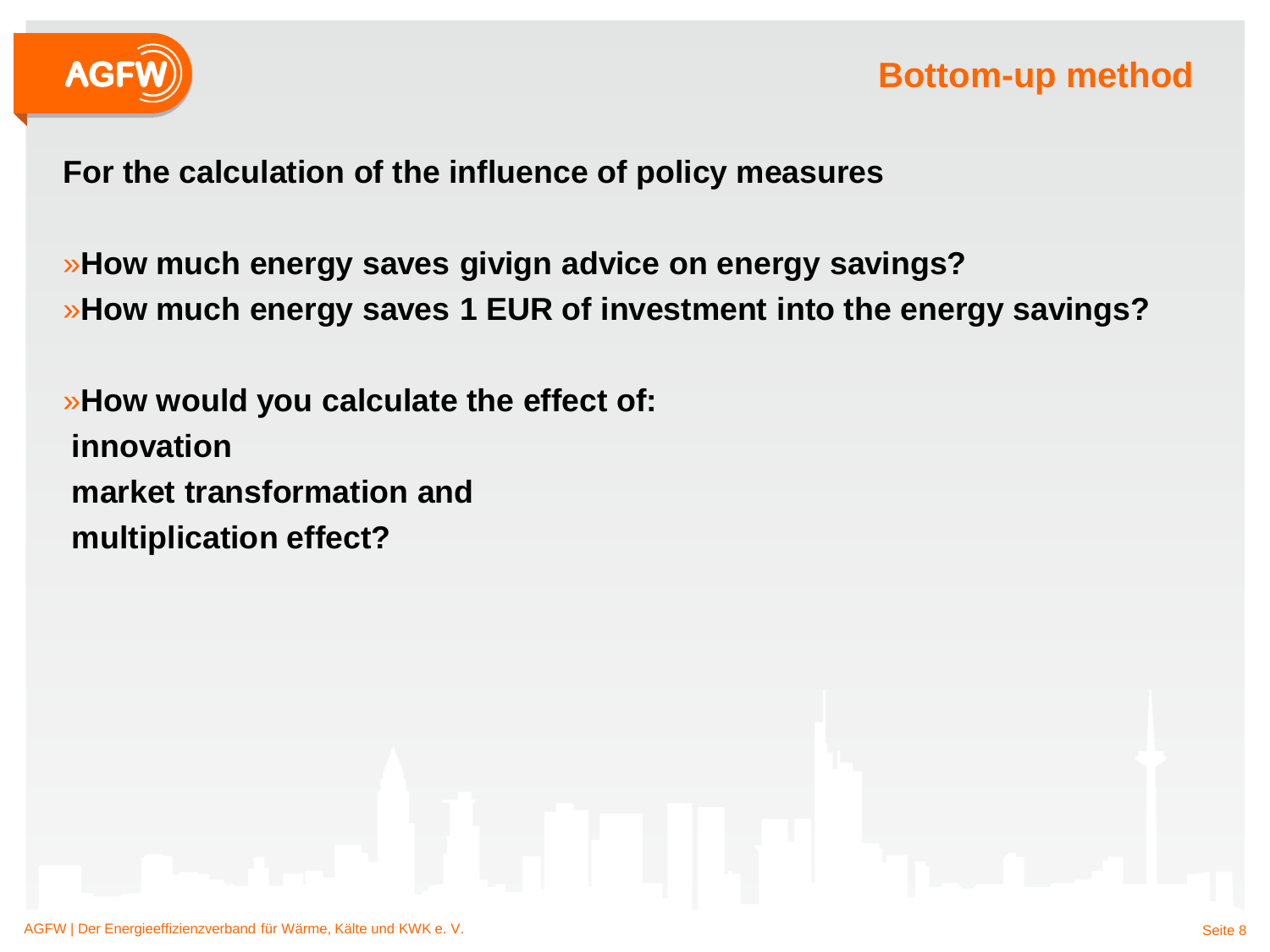

## **On Article 7, EED**

**In the Communication sent to the European Commission:** »**Provisional savings target figure: 2046,5 PJ** »**Values for the final energy consumption provided by AGEB** »**Right to disregard the final energy consumption of the transport sector**

»**With transport sector: 109 PJ/y**

»**Without transport sector: 72 PJ/y**

»**Possibility to reduce the savings target by 25 % (Paragraph 2 of the arcticle 7), Germany notifies that fact to the commision**

»**CHP and savings policy measures: below 1 MWe (savings at 17 PJ)**

»**Most effective measures:** 

»**Price impulses and investment support**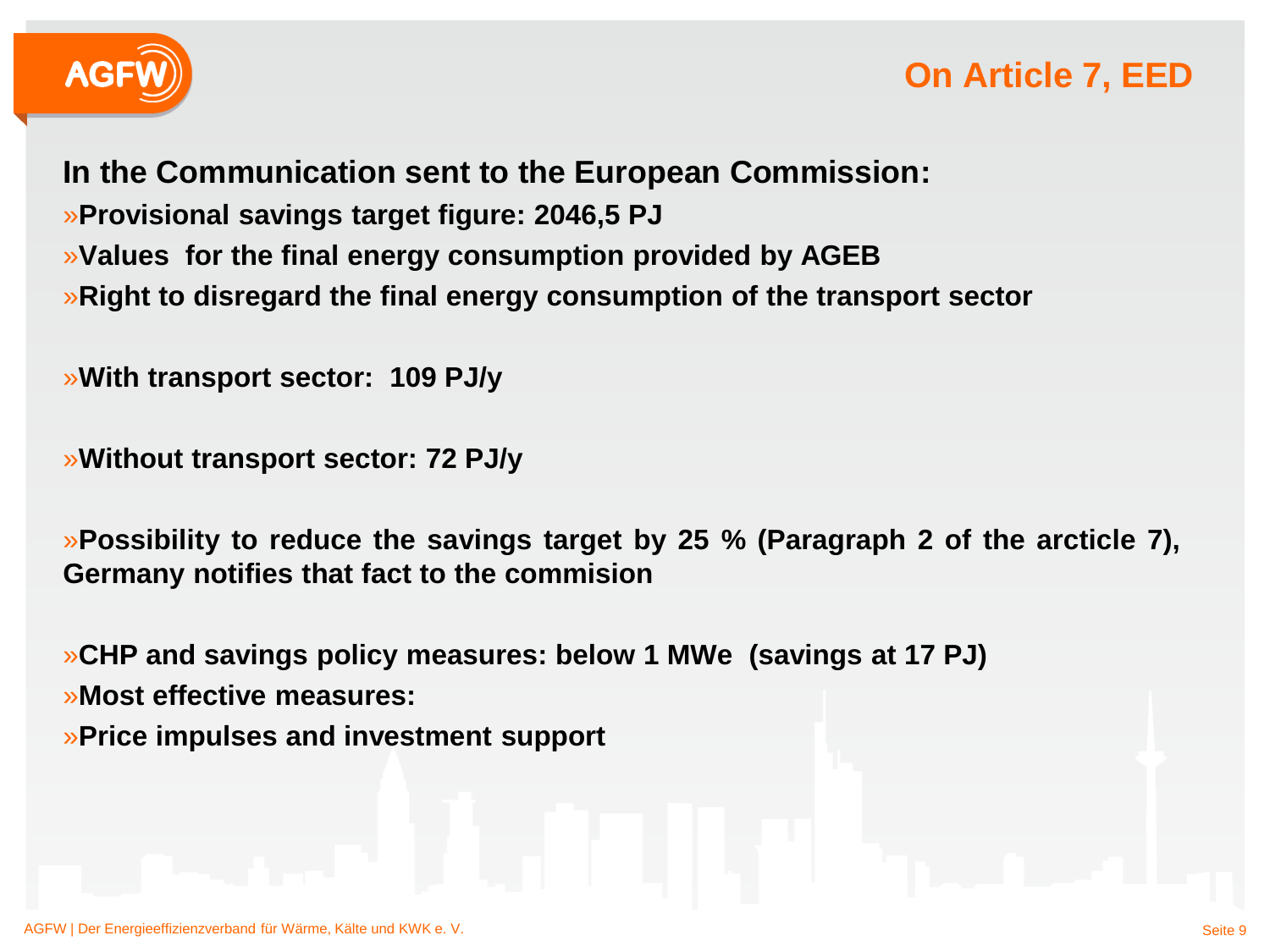

### » **CHP Monitoring**



» **mandated Prognos AG, Fraunhofer IFAM, IREEA and**  Federal Ministry<br>for Economic Affairs **BHKW-Consult for estimating the potential and the cost-**» **benefit analysis on the use of CHP** 

- » **Final study: August 2014**
- » **Common position of AGFW, BDEW, VKU, verdi:**

**Please take into consideration:**

- » **plants with heat storages**
- » **power-to-heat installations**
- » **adaption to the demand changes**